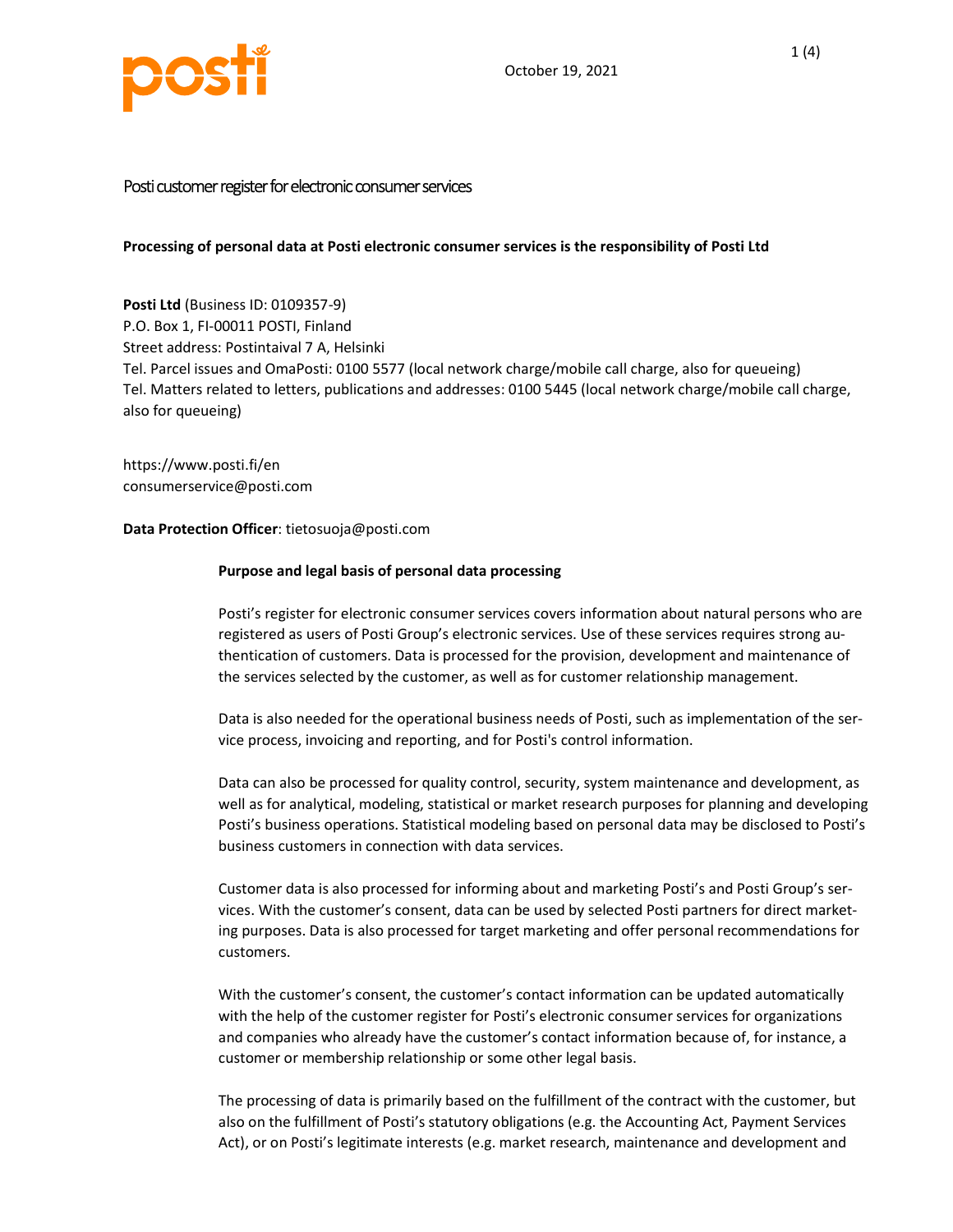



statistics as well as modeling and analyzing) or on the customer's consent (e.g. electronic direct marketing, connecting customer data with cookie data).

## Data processed in the consumer register and its retention

The consumer customer register contains the following data that is mandatory for uniquely identifying the customer and for providing the service:

- Given name(s) and surname
- Addresses
- Personal identity code/passport number/EU card number
- Phone number(s)
- Email address
- Language
- Gender
- Date of birth
- Country that issued the passport/EU card

Technical data sent to Posti's server by the browser, such as the IP address, server, server version or page from where the customer moved to Posti's website, are also saved.

In connection with payment services, the information saved on payment transactions, such as invoices paid through a service and payment commissions, includes the sum of the invoice, the targeting information of the invoice, due date, date of payment and information on the payment method. In addition, the payment services will collect the information necessary to fulfill the requirements of identifying the customer and preventing money laundering and the financing of terrorism.

In addition, the register contains direct marketing options selected by the customer and any other data required for the services, such as the service start and end dates and other payment details for services. Information about the use of services are also collected, e.g. information about the use of different features of the services such as the buying feature, searches and other features. The register may also specify the preferred given name.

In order to create target groups, cookie data, external classifications and statistical information (such as the average type of housing or family in the customer's postal code area) can be collected. Further information about the use and administration of cookies is available here.

The mobile postcard and payment services also store the credit card payment consent if the customer agrees to it. The credit card number is not stored at Posti in this context.

Based on the customer's wish, the services can store data for shipments from other delivery companies that is based on the publicly available information of delivery companies.

In the My pickup location service, item IDs and item location data are also processed.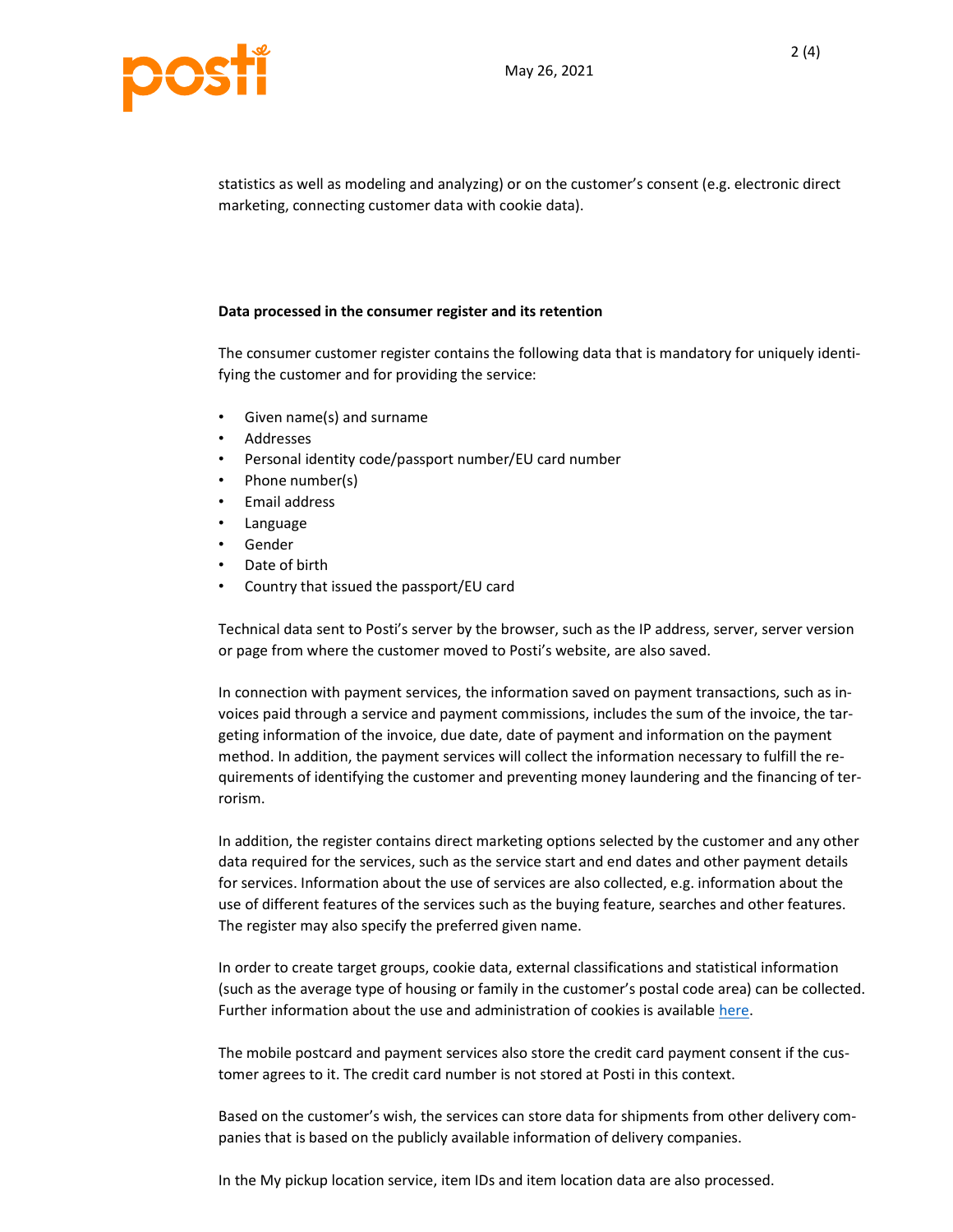

Data in the customer register is retained for the duration of the contract and, after that, for 3 years and 3 months at most. The technical data sent to Posti's server by the browser are retained for 6 months. The need for storing the data is assessed regularly. After the termination of the contract, the information content of the services used by the customer, such as the electronic letters, will be retained for 14 days before erasure. Data relating to payments will be retained for a maximum of 6 years. The information collected to identify the customer and to prevent money laundering and the financing of terrorism will be retained for the duration of the customer relationship plus five years. In addition, Posti may be obligated to retain some personal data included in the register for longer than stated above in order to comply with the legislation or authoritative requirements.

#### Regular sources of data

Data in the register originates from the customer and from the bank or other third party that authenticates the data subject in connection with the sign-in. The customer's name and address data will be updated using Posti's address information system, and data can also be updated using Data & Marketing Association of Finland's prohibition register and other similar public and private registers and databases (such as Traficom or Statistics Finland).

## Safe disclosure of data

With the customer's consent, target groups can be disclosed for marketing purposes to selected Posti partners for shared or independent direct marketing purposes.

Personal data may be disclosed, with the customer's consent, for the purpose of conveying information on the distribution method chosen by the customer to the sender or forwarder of the letter or other message or item and to execute the services selected by the customer. If the customer uses Posti's user interface in the payment services to conclude an agreement on a service offered by a third party, the customer's information that is necessary to conclude the agreement can be disclosed to such third party with the customer's consent. In addition, all information regarding the customer, invoice or payment necessary to realize the payment and authenticate the customer and payment can be disclosed to the invoicer or a third party, such as a bank, taking part in the payment event in services that include the payment transaction.

In mobile applications, an advertising identifier can be used to measure advertising performance. Posti will disclose the advertising identifier of the device to its partner. The advertising identifier can be removed and/or its use can be restricted in the device settings.

Data in the customer register may also be processed by companies providing subcontracting services to Posti. Due to the technical implementation of the processing of data, some data may be physically situated on external subcontractors' servers or hardware, where they are processed through a technical interface.

Personal data will not be transferred outside the European Union or the European Economic Area, unless it is necessary for the technical implementation of the service, e.g. system maintenance. In